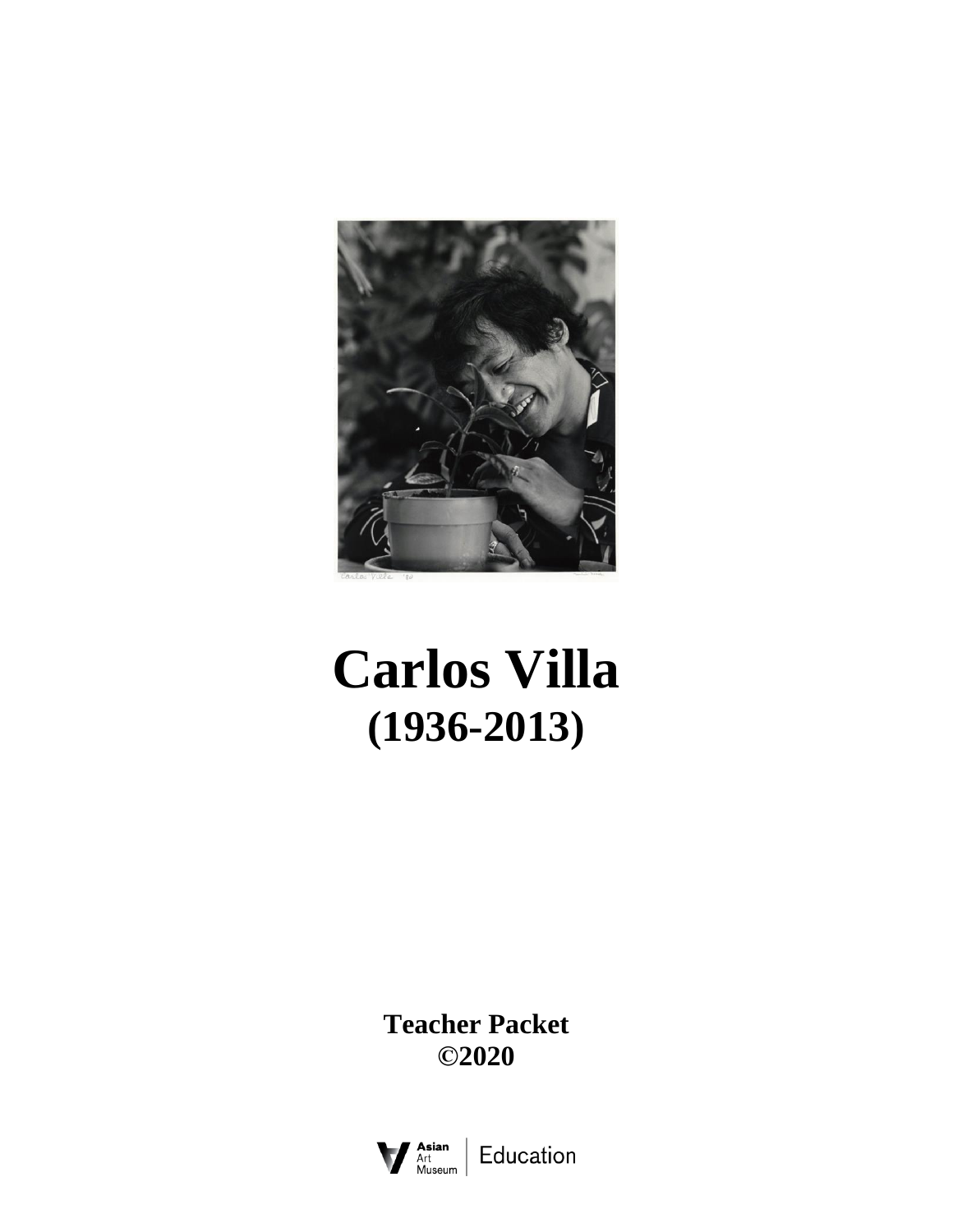## **Table of Contents**

Special thanks to Mark Dean Johnson for his generosity and support in the creation of this packet.

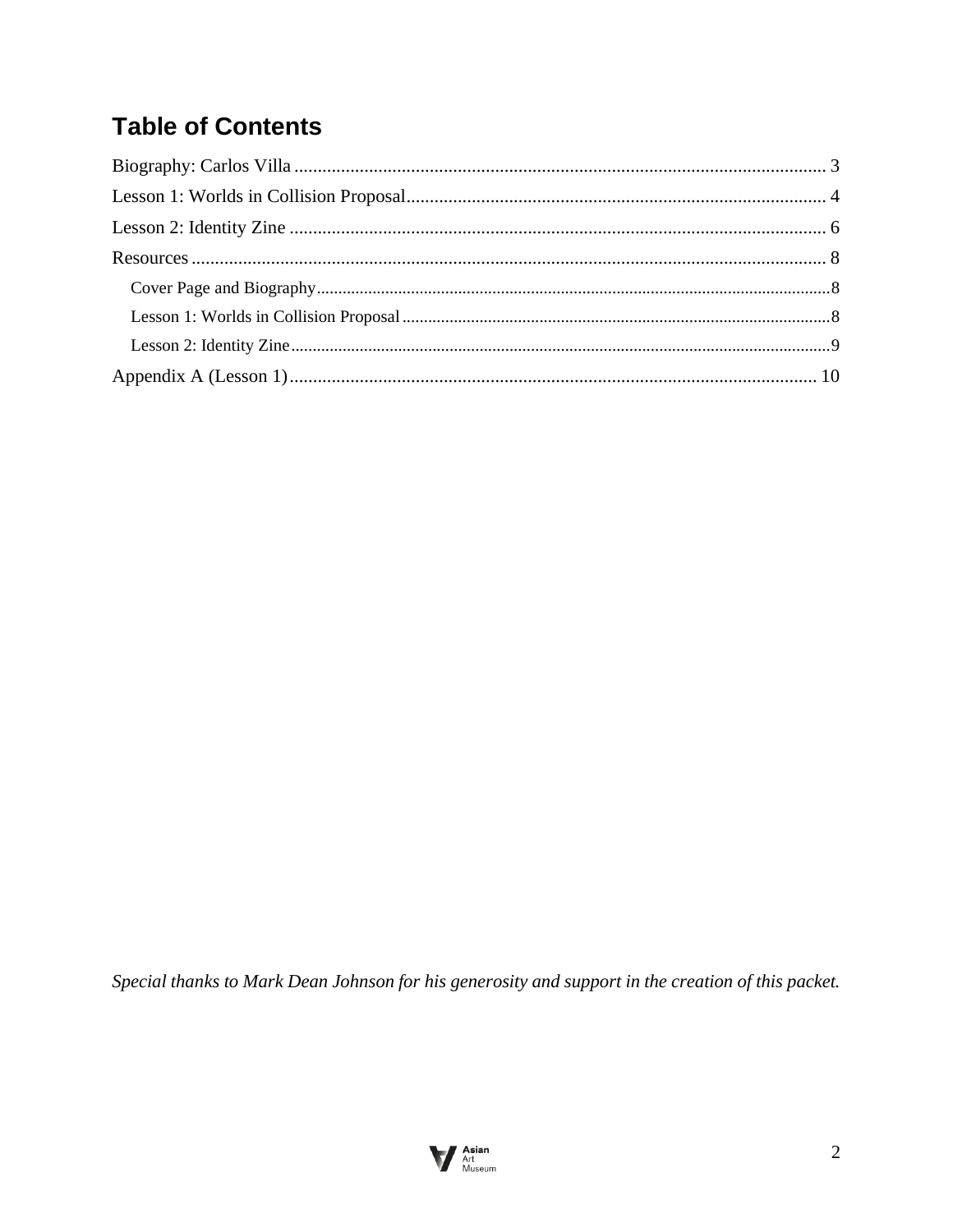### <span id="page-2-0"></span>**Biography: Carlos Villa**

**Carlos Villa (1936-2013)** is best known for his teaching, activism, and dynamic work. From San Francisco, CA, he grew up in the Tenderloin, attended the San Francisco Art Institute, and later became a teacher there. While he began as a minimalist artist, Villa was committed to spotlighting art and artists of the post-World War II era that were forgotten or neglected. He wanted to bring back old cultures, specifically their arts before colonialism and the displacement of war.

His commitment was found through his exploration of his own Filipino American background while in school: "I [had] remembered when I was a student, I remember asking Walt Kuhlman about Filipino art history and he said there is no Filipino art history. And, lo and behold, I go up to the library and, of course, there wasn't any" (Villa 2010). As a result, Villa independently researched Pacific tribal art traditions and incorporated their materials and formats to his art. From his studies, he included the use of bones and feathers in mixed-media installations, performances, and word-based conceptual projects.

Through his self-initiated ambitious exhibitions and information programs, Villa was influential to many young artists. His most well-known initiative was the 2010 exhibition, symposium, and website, *[Rehistoricizing Abstract Expressionism in the San Francisco Bay Area, 1950s-1960s](http://rehistoricizing.org/)*. It attempted to rebalance the period canon by excavating overlooked contributions by women and artists of color. Similarly, Villa also organized *Worlds in Collision*, a series of exhibitions, symposia, curricula, publications, and web projects that address multiculturalism, education, activism, and identity politics to build a more inclusive art world and art history. Today, he is still remembered for his activism and contribution to Filipino American art.



*Maturing*, 1979. *Ritual*, 1970–71.

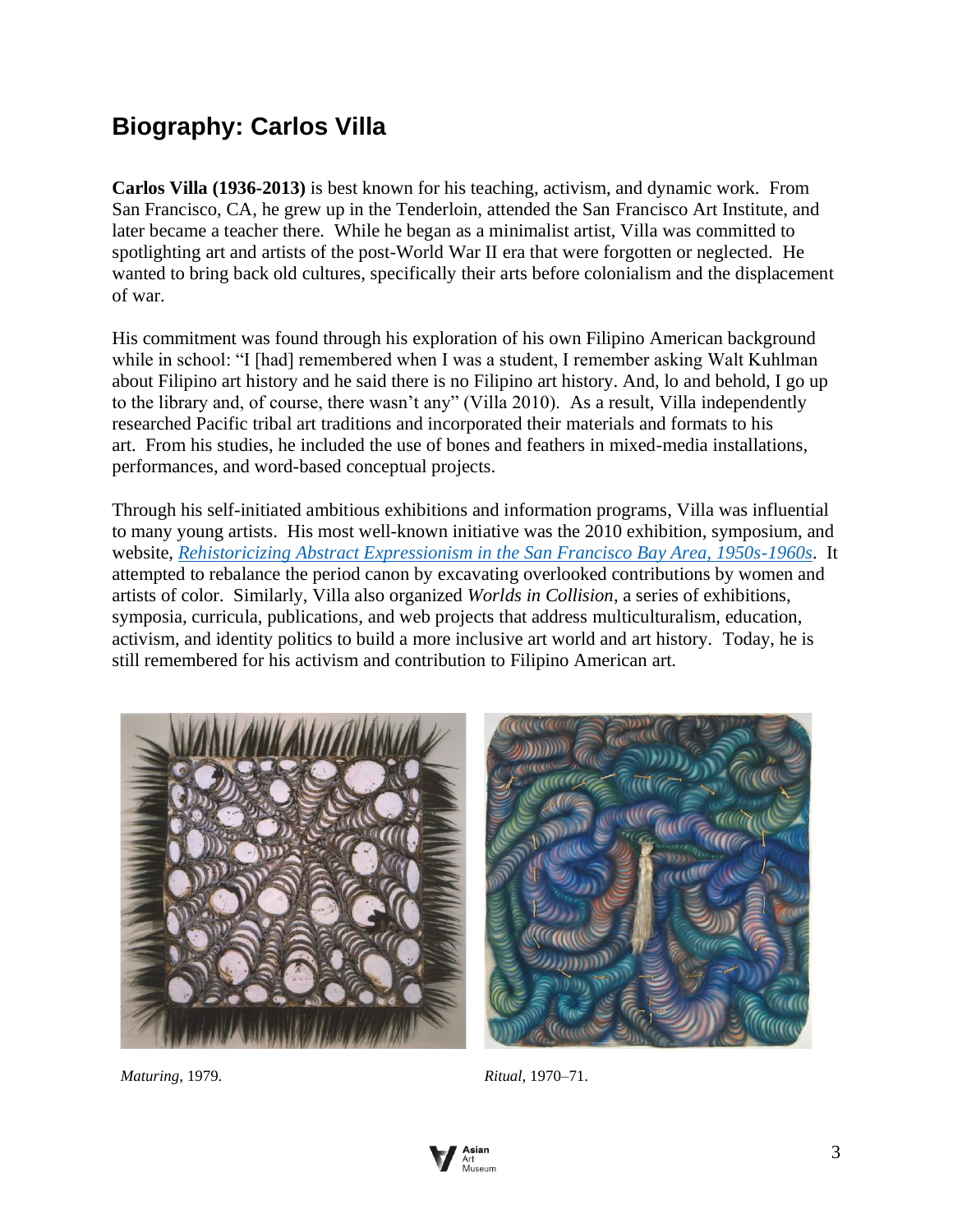### <span id="page-3-0"></span>**Lesson 1: Worlds in Collision Proposal**

"[W]e must recognize that the organized identity groups in which we and others find ourselves are in fact not monolithic but made up of members of different and perhaps competing identities. Rather than viewing this as a threat to group solidarity, we should view it as an opportunity for bridge building and coalition politics." (Crenshaw 76)

**Objective:** Understand the importance of Carlos Villa's work to prioritize and spotlight artists who are underrepresented.

**Introduction:** Carlos Villa organized an iconic series of exhibitions, symposia, curricula, publications, and web projects under the *Worlds in Collision* umbrella, from 1976 until his passing in 2013. These projects and conversations addressed multiculturalism, education, activism, and identity politics with the intention of shaping a more inclusive art world and art history. Specifically, *Worlds in Collision* sought to exhibit work of women artists and artists of color from varied ethnic and cultural backgrounds.

In this activity, you will pretend that you are part of the group organizing this year's *Worlds in Collision* symposium, and you will need to find an artist who fulfills this event's mission. You will also learn what inspired Villa to explore multiculturalism based on a video about curating and collecting Filipino art in the San Francisco Bay Area.

#### **Content Standards (California):**

Historical and Social Sciences (Grade 9-12):

HSS 10.4.2: Discuss the locations of the colonial rule of such nations as England, France, Germany, Italy, Japan, the Netherlands, Russia, Spain, Portugal, and the United States. HSS 10.4.3: Explain imperialism from the perspective of the colonizers and the colonized and the varied immediate and long-term responses by the people under colonial rule.

Historical Research, Evidence, and Point of View

HSS.9-12.1: Students distinguish valid arguments from fallacious arguments in historical interpretations.

HSS.9-12.2: Students identify bias and prejudice in historical interpretations.

HSS.9-12.3: Students evaluate major debates among historians concerning alternative interpretations of the past, including an analysis of authors' use of evidence and the distinctions between sound generalizations and misleading oversimplifications.

Historical Interpretation

HSS.9-12.1: Students show the connections, causal and otherwise, between particular historical events and larger social, economic, and political trends and developments.

HSS.9-12.2: Students recognize the complexity of historical causes and effects, including the limitations on determining cause and effect.

**Materials:** Video, *[Filipino Community Voices, Bay Area](https://education.asianart.org/resources/filipino-community-voices-bay-area/)*; *Worlds in Collision* slideshow (Appendix A).

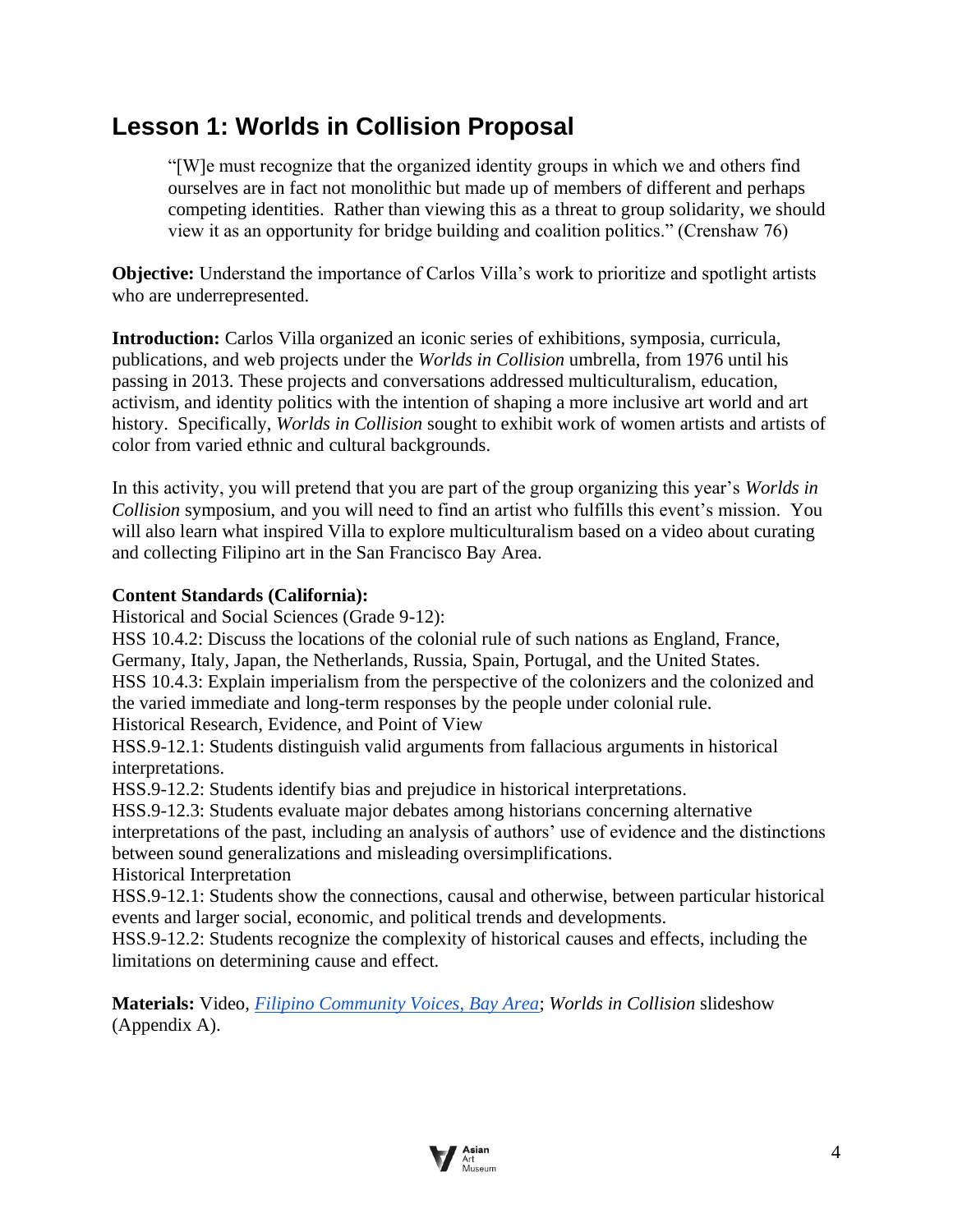#### **Vocabulary:**

*Imperialism:* state policy, practice, or advocacy of extending power and dominion, especially by direct territorial acquisition or by gaining political and economic control of other areas.

*Western Colonialism*: a political-economic phenomenon whereby various European nations explored, conquered, settled, and exploited large areas of the world.

*Multicultural*: the inclusion of the views and contributions of diverse members of society while maintaining respect for their differences and withholding the demand for their assimilation into the dominant culture.

#### **Procedure:**

*Looking at Art*

- 1. Watch: Video, *[Filipino Community Voices, Bay Area](https://education.asianart.org/resources/filipino-community-voices-bay-area/)*
- 2. Reflect: Write some of the reasons why it is important to include and collect Filipino art.
	- a. What are the challenges that the interviewees mention?
	- b. What are some solutions to overcome these barriers?
- 3. Present: Show the slideshow presentation. Have students look at each artwork for 30 seconds then ask:
	- a. What's going on (happening) in the picture? Or, what do you see?
	- b. What do you see that makes you say that?
	- c. What does it make you wonder?
- 4. Discuss: Introduce Carlos Villa by reading his biography (or review his life if Lesson 1 was completed), and introduce the mission of *Worlds in Collision*.
	- a. How does the video, *[Filipino Community Voices, Bay Area](https://education.asianart.org/resources/filipino-community-voices-bay-area/)*, connect with *Worlds in Collision*?
	- b. Are there other communities of artists that are not well known or represented?

Worlds in Collision *Proposal*

- 5. Research: Based on the discussion, go on the internet, or the Asian Art Museum's [Education Resource Portal,](https://education.asianart.org/) and find an artist (living or dead) who could be featured in a *Worlds in Collision* symposium.
- 6. Activity: Pretend that you are part of the group organizing this year's *Worlds in Collision* symposium. Write a proposal that argues why the artist you found in step five fulfills this event's mission and should be featured. Your proposal should include:
	- a. The artist's name and a brief biography;
	- b. The proposed artist's relevance to the *Worlds in Collision* symposium's mission and the Asian American experience and/or another underrepresented group's experience;
	- c. At least one example of their artwork and its relevance to the symposium's mission;
	- d. Details about your interest in this artist and their artwork;
	- e. (*Optional*) The artist's work in social justice or civic engagement;
	- f. Works Cited and Image Credit.
- 7. Conclusion: Share your proposal with your peers.

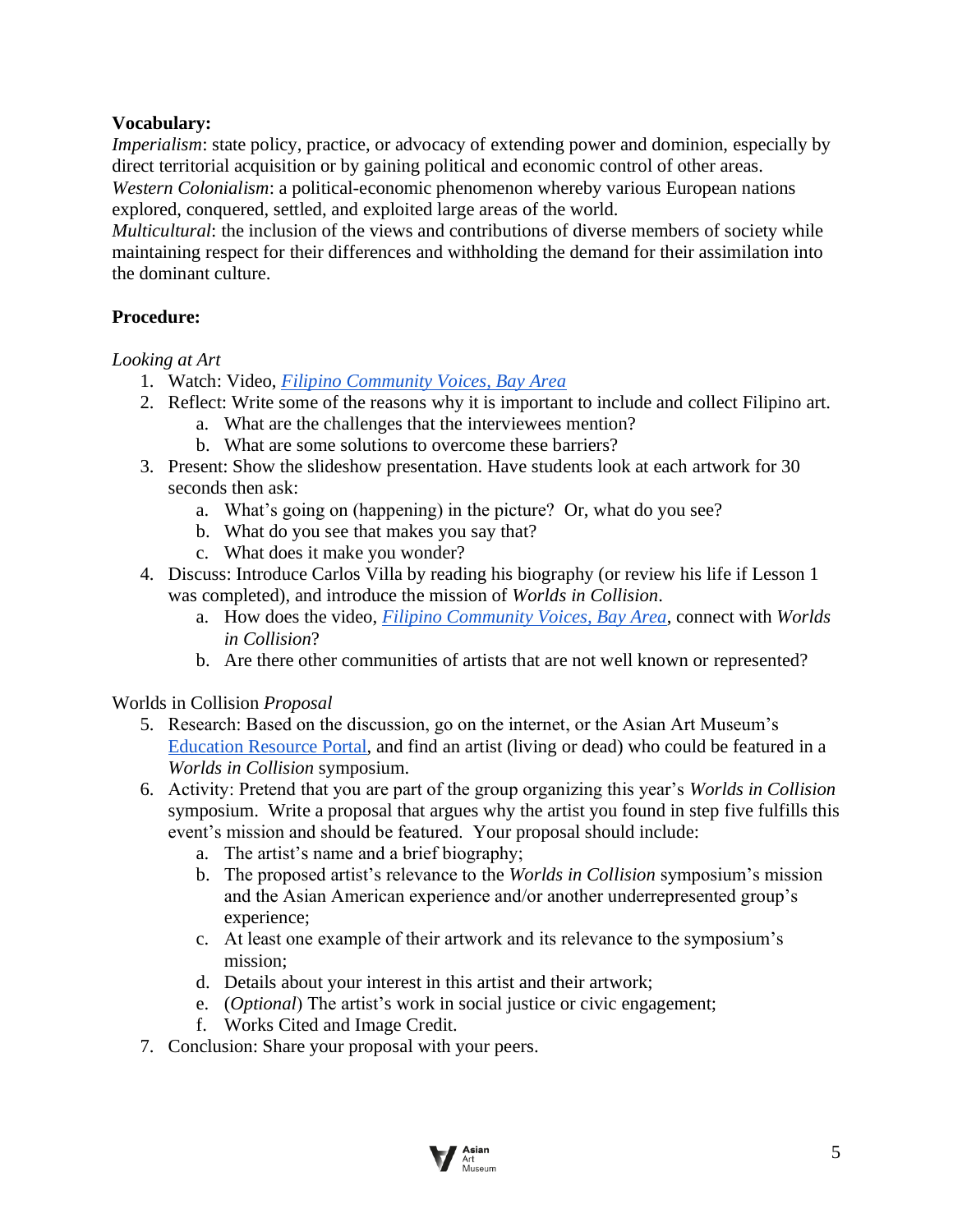### <span id="page-5-0"></span>**Lesson 2: Identity Zine**

"Zine-making remains a cornerstone for marginalized voices disseminating information and publishing creative work about things they love." [\(Creative Independent\)](https://thecreativeindependent.com/guides/how-to-make-a-zine/)

**Objective:** Create a zine to reflect and critically consider identities and the relationship between identity and context.

**Introduction:** After Carlos Villa moved back to the Bay Area from New York, he continued to explore his identity as a Filipino American. In college, he studied Pacific tribal art traditions and incorporated their materials and formats to his art. From his research, he began to understand the complexities of Filipino traditions, as much of Filipino culture is layered with Western, Asian, African, Indian, and Oceanic cultures due to colonialism, war, and imperialism. As a result, he expanded his work to explore what cultural diversity and multiculturalism mean.

In this activity, you will begin to express your identity/identities in a visual format through a zine–a homemade booklet of various images, texts, and messages.

#### **Content Standards (California):**

Visual Arts:

1.2.1: Use observation and investigation in preparation for making a work of art.

1.2.2: Make art or design with various art materials and tools to explore personal interests, questions, and curiosity.

1.2.3: Apply knowledge of available resources, tools, and technologies to investigate personal ideas through the art-making process.

1.2.6: Formulate an artistic investigation of personally relevant content for creating art.

2.3.5: Identify, describe, and visually document places and/or objects of personal significance. 2.3.8: Select, organize, and design images and words to make visually clear and compelling presentations.

Historical and Social Sciences (Grade 9-12):

Chronological and Spatial Thinking

HSS.9-12.1. Students compare the present with the past, evaluating the consequences of past events and decisions and determining the lessons that were learned.

Historical Interpretation

HSS.9-12.2. Students recognize the complexity of historical causes and effects, including the limitations on determining cause and effect.

**Materials:** Video, ["Carlos Villa and How I became an Artist August 2011";](https://www.youtube.com/watch?v=nTWsQK47JOA) Video, ["How to](https://www.instagram.com/tv/B-deOcZBW-2/?igshid=5vyvx0cvsm7o)  [Make a Zine";](https://www.instagram.com/tv/B-deOcZBW-2/?igshid=5vyvx0cvsm7o) Blank piece of 8.5in x 11in paper; Scissors; Writing utensils; Glue or tape; Images to use for a collage.

#### **Vocabulary:**

*Intersectionality*: the ways that race, gender, sex, sexuality, class, identity, and other factors work together to create someone's situation in a way that is multiplicative and not additive in its

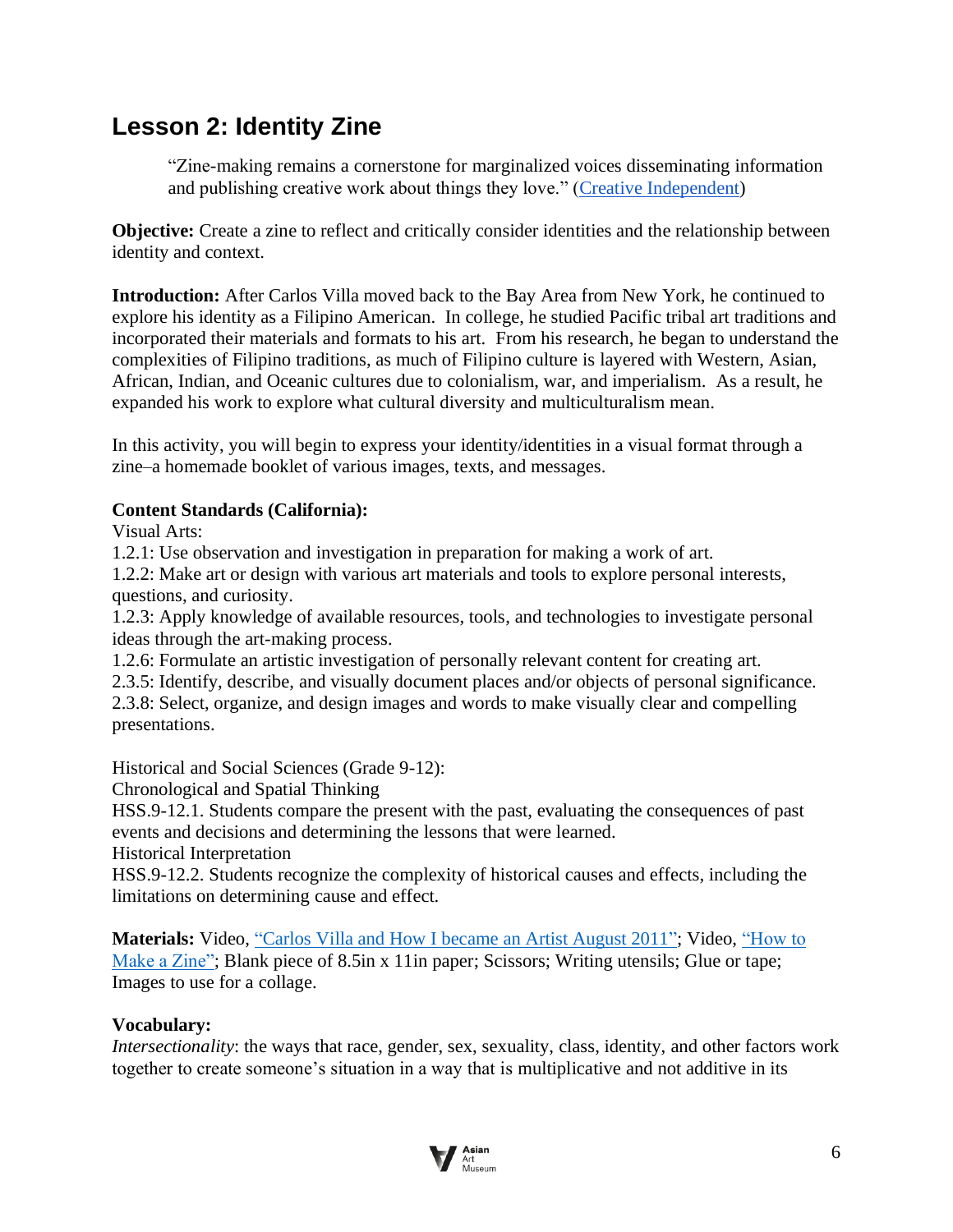effects of access to power or oppression. A framework to understand how inequality and oppression occur on a multidimensional basis.

*Zine*: a homemade booklet of various images, texts, and messages that can be circulated among a small audience.

#### **Procedure:**

#### *Introduction*

- 1. Read introduction and brief biography on Carlos Villa.
- 2. Watch ["Carlos Villa and How I became an Artist August 2011.](https://www.youtube.com/watch?v=nTWsQK47JOA)"
- 3. Discuss what identity means, the different identity groups, and intersectionality.
	- a. What may be some reasons why Villa wanted to focus on his identity as a Filipino American in his art?
	- b. How can artists investigate and express ideas about identity in their work?
	- c. How can art connect people from different identity groups and backgrounds?
- 4. Explain what a zine is.

#### *Prepare Your Zine Content*

- 1. Brainstorm: Consider how you identify yourself.
	- a. Write down words that describe your identity/identities. These will be your keywords.
	- b. Find or draw images that complement your keywords.
- 2. Research: Based on what you brainstorm, search on the internet your keywords.
	- a. Can you find any history that can help contextualize your identity? How do they contribute to your identity?
	- b. Are there new words you never considered before that describe you?

#### *Make a Zine*

- 1. Watch ["How to Make a Zine"](https://www.instagram.com/tv/B-deOcZBW-2/?igshid=5vyvx0cvsm7o) by [Art Speak.](https://about.asianart.org/art-speak/)
- 2. Follow the steps in the video to create your zine template.

#### *Design Your Zine*

- 1. Using a mixture of words and images, answer the following questions based on the page number of your zine:
	- Page 1: What part of your identity do you think people first notice about you?
	- Page 2: What part of your identity are you most comfortable sharing with other people?
	- Page 3: What part of your identity are you least comfortable sharing with other people?
	- Page 4: What part of your identity is the most important to you?
	- Page 5: What part of your identity do you feel you receive privilege for most often? Page 6: What do you want to learn more about your identities?
- 2. Decorate the cover and back of your zine.
- 3. Share your zine!

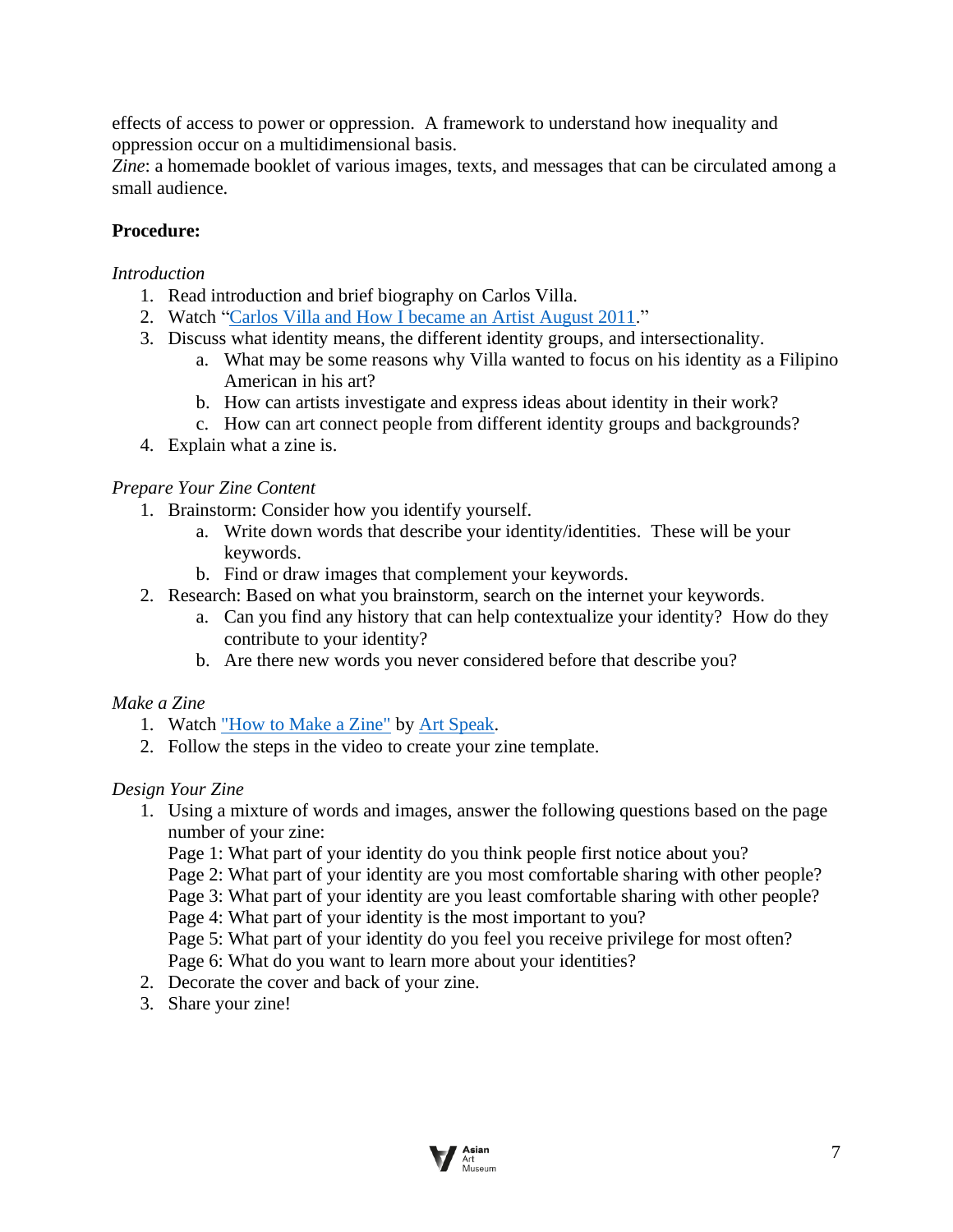### <span id="page-7-0"></span>**Resources**

Baker, Kenneth. "Carlos Villa, artist and teacher, dies." *SFGATE*. April 16, 2013. [https://www.sfgate.com/art/article/Carlos-Villa-artist-and-teacher-dies-4439726.php.](https://www.sfgate.com/art/article/Carlos-Villa-artist-and-teacher-dies-4439726.php)

"Carlos Villa." John Simon Guggenheim Memorial Foundation. 2012. [https://www.gf.org/fellows/all-fellows/carlos-villa/.](https://www.gf.org/fellows/all-fellows/carlos-villa/)

"Carlos Villa Tribute." *SFAIofficial*. 2013. [https://vimeo.com/55981687.](https://vimeo.com/55981687)

Fletcher, Preston. "Carlos Villa: A Poet of Visual Metaphor." *Rehistoricizing The Time Around Abstract Expressionism in the San Francisco Bay Area, 1950s-1960s*. <http://rehistoricizing.org/carlos-villa/> .

"Hearst Art Gallery Opens Carlos Villa: Retrospective." *St. Mary's College*. 2007. [https://www.stmarys-ca.edu/past-exhibits/hearst-art-gallery-opens-carlos-villa-retrospective.](https://www.stmarys-ca.edu/past-exhibits/hearst-art-gallery-opens-carlos-villa-retrospective)

Karlstrom, Paul and Carlos Villa. "Oral History interview with Carlos Villa, 1995 June 20-July 10." *Archives of American Art, Smithsonian*. 2010. [https://www.aaa.si.edu/collections/interviews/oral-history-interview-carlos-villa-](https://www.aaa.si.edu/collections/interviews/oral-history-interview-carlos-villa-5561#transcript)[5561#transcript.](https://www.aaa.si.edu/collections/interviews/oral-history-interview-carlos-villa-5561#transcript)

"Interview with Carlos Villa." *Rehistoricizing.org*. [https://rehistoricizing.org/interview-with](https://rehistoricizing.org/interview-with-carlos-villa/)[carlos-villa/.](https://rehistoricizing.org/interview-with-carlos-villa/)

SFAI News. "Faculty member Carlos Villa receives prestigious Guggenheim Fellowship." *San Francisco Art Institute*. April 12, 2012.

[https://web.archive.org/web/20140407092536/http://www.sfai.edu/faculty-member-carlos-villa](https://web.archive.org/web/20140407092536/http:/www.sfai.edu/faculty-member-carlos-villa-receives-prestigious-guggenheim-fellowship)[receives-prestigious-guggenheim-fellowship.](https://web.archive.org/web/20140407092536/http:/www.sfai.edu/faculty-member-carlos-villa-receives-prestigious-guggenheim-fellowship)

Villa, Carlos. *Carlos Villa*. 2012. [http://carlos-villa.com/home.html.](http://carlos-villa.com/home.html)

#### <span id="page-7-1"></span>**Cover Page and Biography**

*Carlos Villa*, 1980, by Mimi Jacobs (1911-1999). Photographic print. Archives of American Art, Smithsonian Institution, 5034.

*Maturing*, 1979. Feathers, mirror fragments, Rhoplex, blood, and acrylic on unstretched canvas; 109 x 115 in. Collection of the Crocker Art Museum.

*Ritual*, 1970–71. Mixed media on unstretched canvas; 97 x 94 x 4 in. Courtesy of the Estate of Carlos Villa. Photographed by Jay Jones.

#### <span id="page-7-2"></span>**Lesson 1: Worlds in Collision Proposal**

Crenshaw, Kimberlé. "Intersectionality and Identity Politics: Learning from Violence against

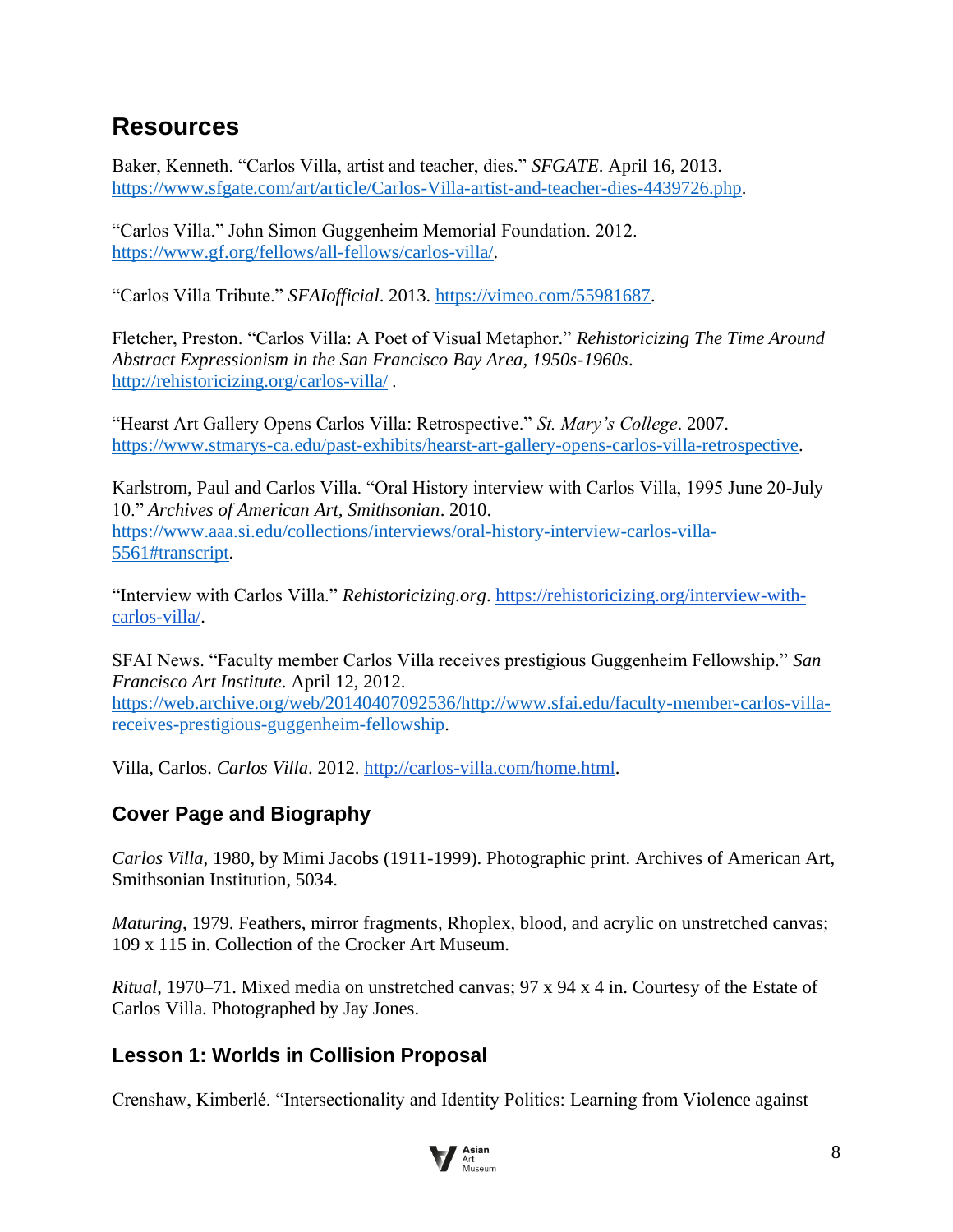Women of Color." *Feminist Theory*. 3rd ed., NY: McGrawHill, 2010. 482-91.

*Encyclopedia Britannica.* [https://www.britannica.com/.](https://www.britannica.com/)

"Filipino Community Voices: Bay Area." *Asian Art Museum*. 2017. [https://education.asianart.org/resources/filipino-community-voices-bay-area/.](https://education.asianart.org/resources/filipino-community-voices-bay-area/)

"Panel Discussion: Carlos Villa: Worlds in Collision." *BAMPFA*. 2018. [https://bampfa.org/event/panel-discussion-carlos-villa-worlds-collision.](https://bampfa.org/event/panel-discussion-carlos-villa-worlds-collision)

*Rehistorizing.org*. [http://rehistoricizing.org/.](http://rehistoricizing.org/)

Villa, Carlos. "Worlds in Collision." *Carlos Villa*. [http://carlos-villa.com/worlds-in](http://carlos-villa.com/worlds-in-collision.html)[collision.html.](http://carlos-villa.com/worlds-in-collision.html)

Wofford, Jenifer K. "Carlos Villa: Worlds in Collision at BAMPFA." *Wofflehouse*. 2018. [http://wofflehouse.com/uncategorized/carlos-villa-worlds-in-collision-at-bampfa/.](http://wofflehouse.com/uncategorized/carlos-villa-worlds-in-collision-at-bampfa/)

*Image Credit: 1801,*1975. By Benedicto Reyes Cabrera (Filipino, b. 1942). Philippines. Ink on paper. *Asian Art Museum*, *Gift of Nancy G. Freeman,* F2010.34.1.

*Ceremonial deity* (*bulul*), approx. 1930. Luzon, Philippines. Wood and shell. *Asian Art Museum*, *Filipino Fund for Acquisitions and Museum Purchase*, 2013.2.

*Mask-Unmask*, by Carlos Villa. Feathers, acrylic on unstretched canvas. *Rehistoricizing The Time Around Abstract Expressionism*. [http://rehistoricizing.org/carlos-villa/.](http://rehistoricizing.org/carlos-villa/)

*Popcorn Sellers in the Luneta*, 1961, by Anita Magsaysay-Ho (Filipino, 1914-2012). Oil on canvas. *Asian Art Museum*, *Gift of Mildred Angeles in honor of her husband Nolasco Angeles,*  2016.303.

#### <span id="page-8-0"></span>**Lesson 2: Identity Zine**

Akbari, Rona. "How to make a zine." *The Creative Independent*. [https://thecreativeindependent.com/guides/how-to-make-a-zine/.](https://thecreativeindependent.com/guides/how-to-make-a-zine/)

artspeakinterns. "How to Make a Zine." *Instagram*. [https://www.instagram.com/tv/B-deOcZBW-](https://www.instagram.com/tv/B-deOcZBW-2/?igshid=5vyvx0cvsm7o)[2/?igshid=5vyvx0cvsm7o.](https://www.instagram.com/tv/B-deOcZBW-2/?igshid=5vyvx0cvsm7o)

MissionLocal. "Carlos Villa and How I became an Artist August 2011." *YouTube.* 2011. https://www.youtube.com/watch?v=nTWsQK47JOA.

"The Spectrum Activity, Questions of Identity." *University of Michigan: Inclusive Teaching*. [https://sites.lsa.umich.edu/inclusive-teaching/2017/08/16/1213/.](https://sites.lsa.umich.edu/inclusive-teaching/2017/08/16/1213/)

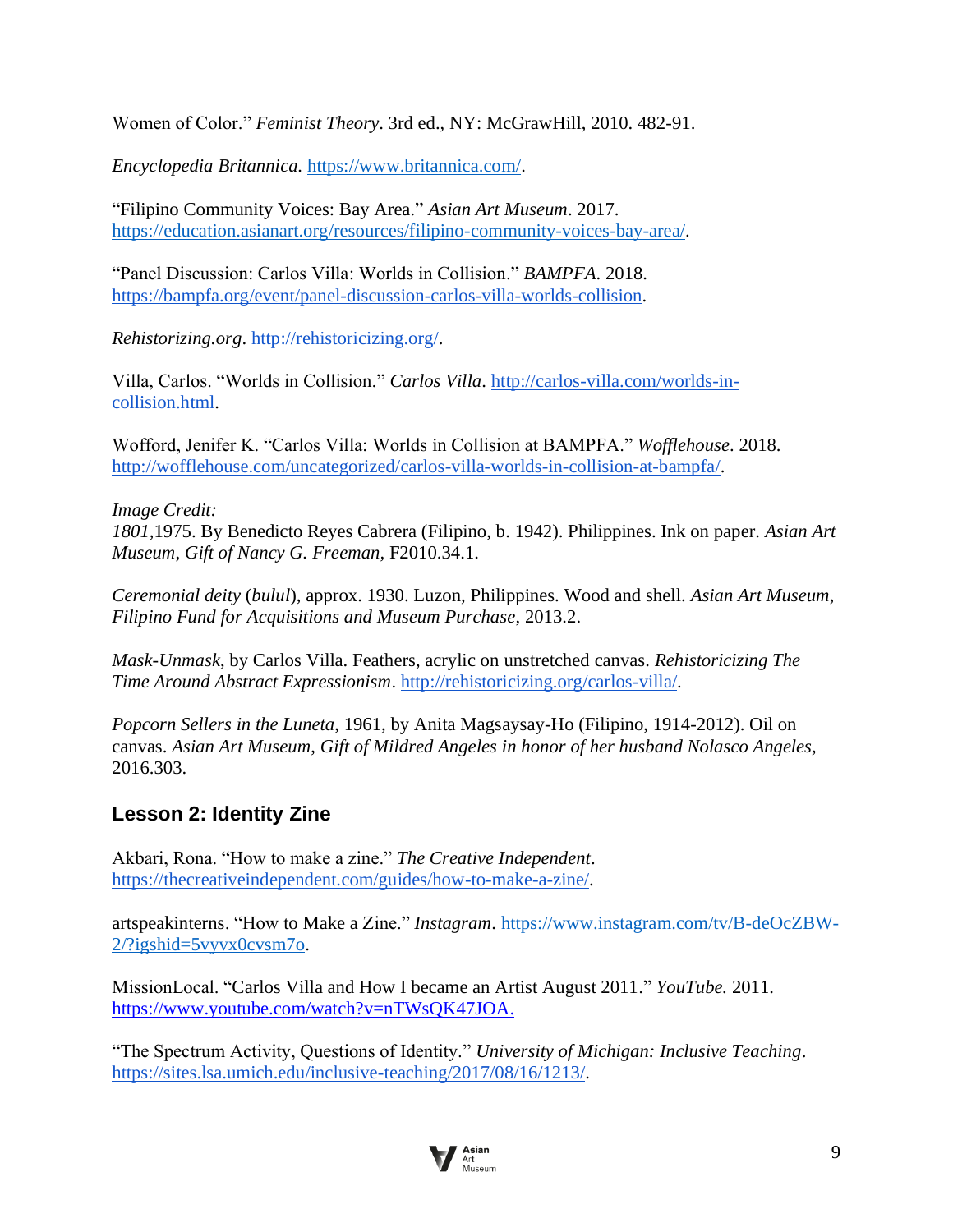<span id="page-9-0"></span>**Appendix A (Lesson 1)**

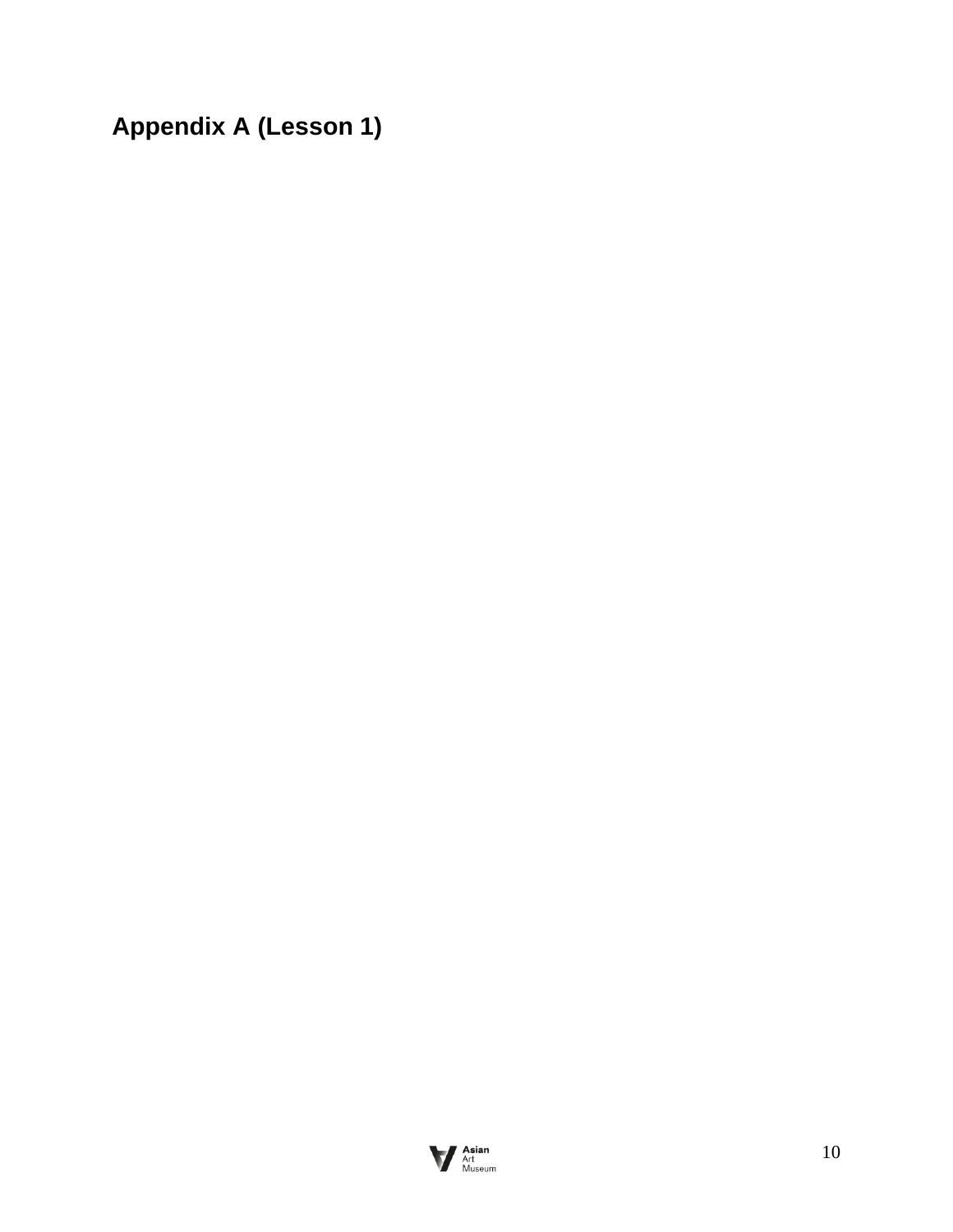of war.

His commitment was found through his exploration of his own Filipino American background ZKLOH LQ VFKRRO 3, >KDG@ UHPHPEHUHG ZKHQ, ZDV D VW about Filipino art history and he said there is no Filipino art history. And, lo and behold, I go up WR WKH OLEUDU\DQG RIFRXUVA+stanAsKuthVillaHndZenDen/dQnffllWDQ\'9L researched Pacific tribal art traditions and incorporated the terials and formats to his art. From his studies, he included the use of bones and feathers in medial installations, performance, and wordbased conceptual projects.

Through his selfnitiated ambitious exhibitionand information programs/illa was influential to many young artists His mostwell-known initiative was the 2010 exhibition, symposium, and website Rehistoricizing Abstract Expressionism in the San Francisco Bay Area,-1960s It attempted to rebalance the period canon by excavating overlooked contributions by women and artists of color. Similarly, Villa also organized Vorlds in Collision a series of exhibitions, symposia, curricula, publications, and web projects that address ulturalism, education, activism, and identity politics to build a more inclusive art world and art history ay, he is still remembered for his activism and contribution to Filipino American art.

Maturing, 1979.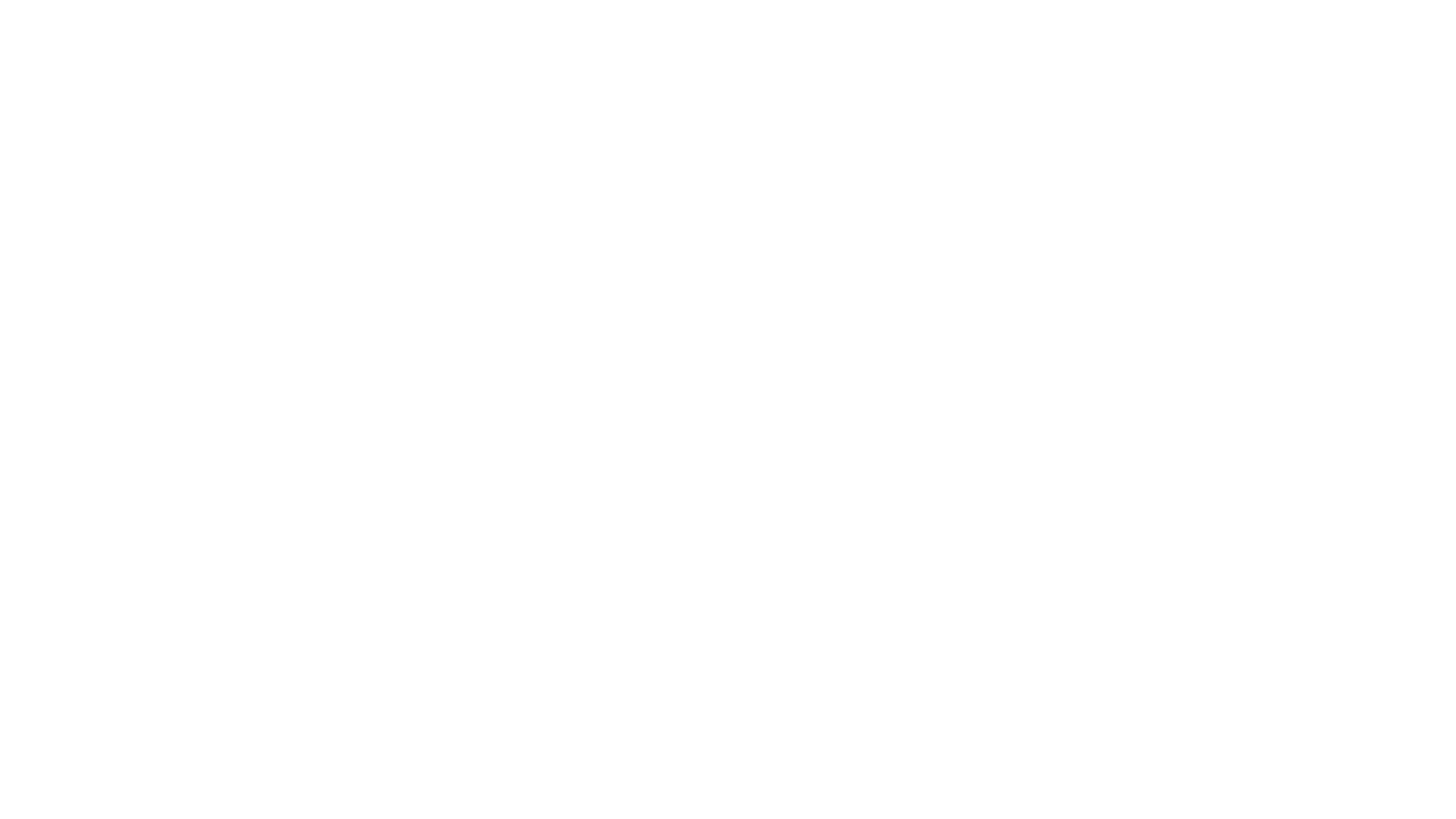Specialthanksto Mark DeanJohnsorfor his generosityand supportin the creation of this packet.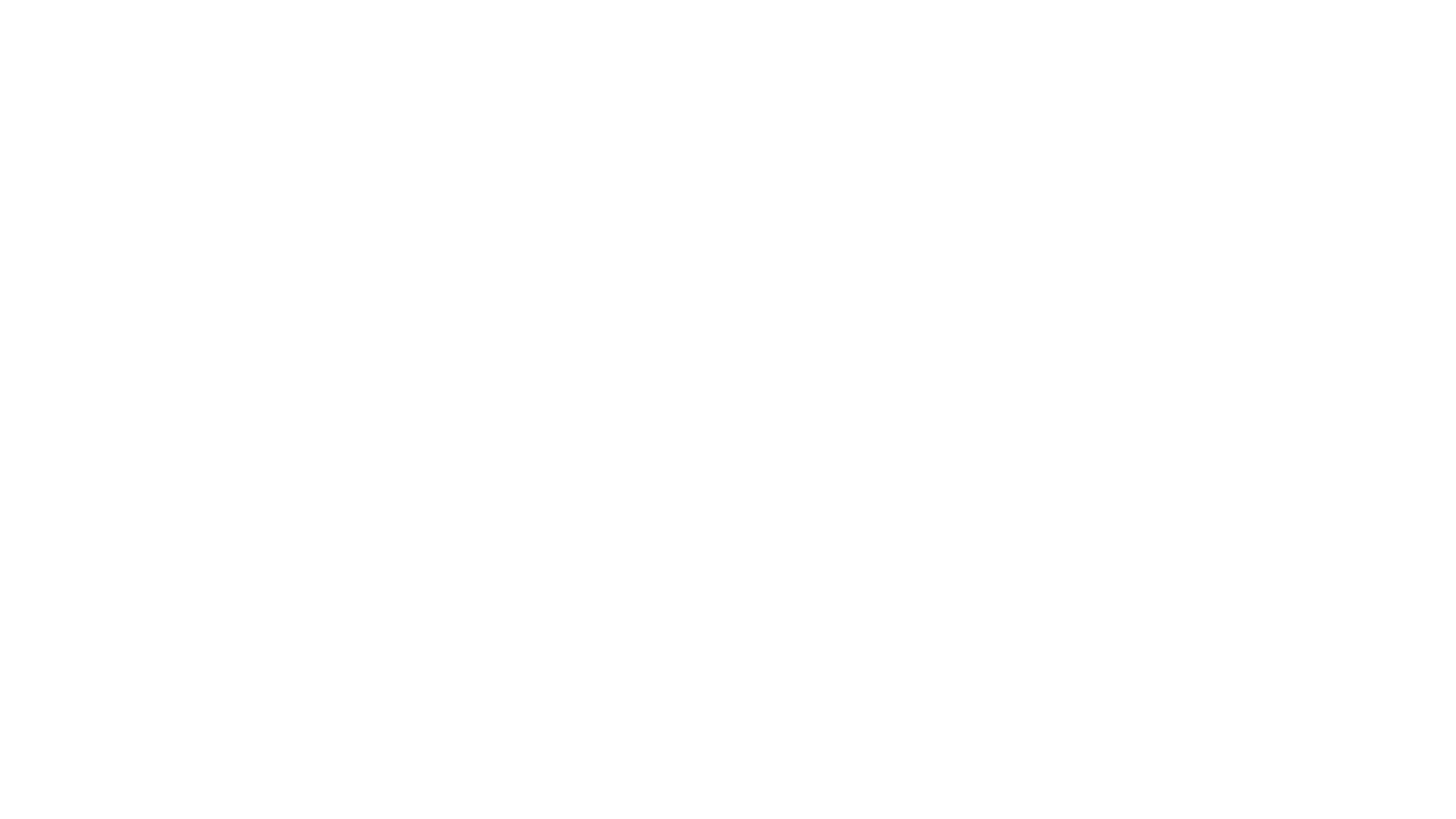## Popcorn Sellers in the Luneta

Year: approx. 1930 Material: Wood and shell.

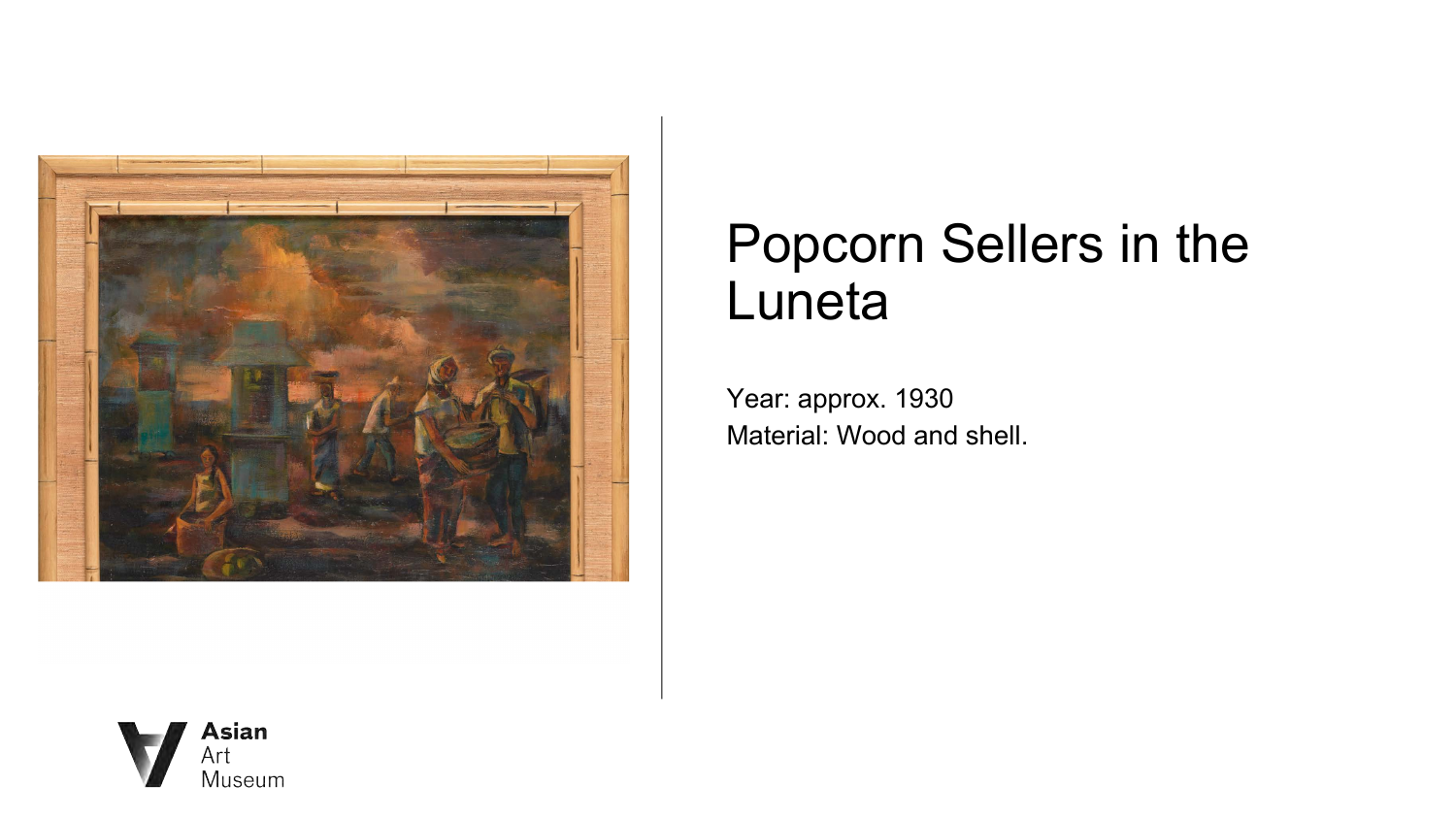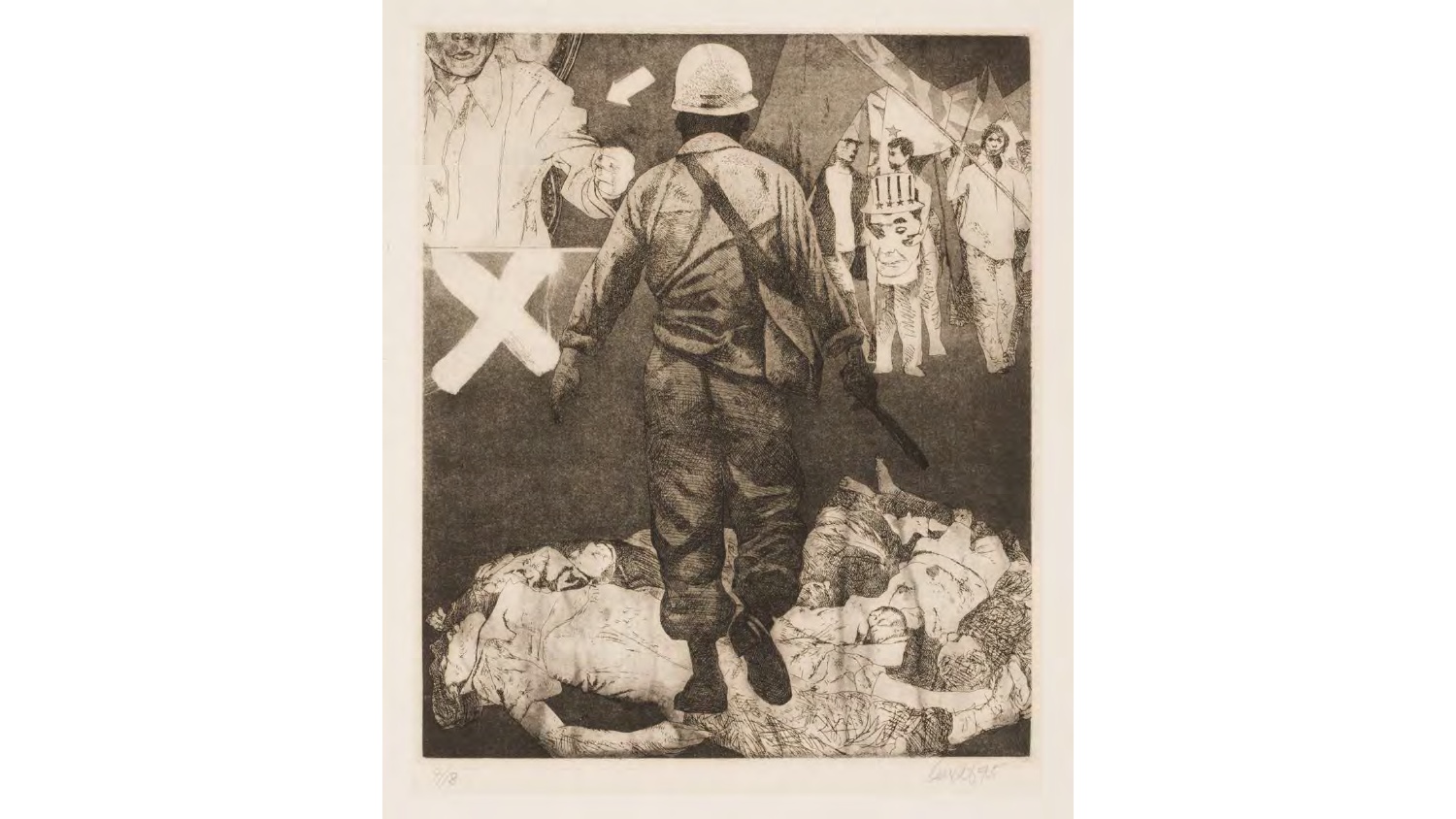



## 1081

Year: 1975 Material: Ink on paper.

Label: "The title of this piece, 1081, refers to Proclamation 1081, by which President Ferdinand Marcos declared martial law in the Philippines in September of 1972. With the law, Marcos consolidated his power and strictly curbed voices of dissent to his rule. The images in this etching allude to Marcos's rule through military might and to the civil unrest of the times."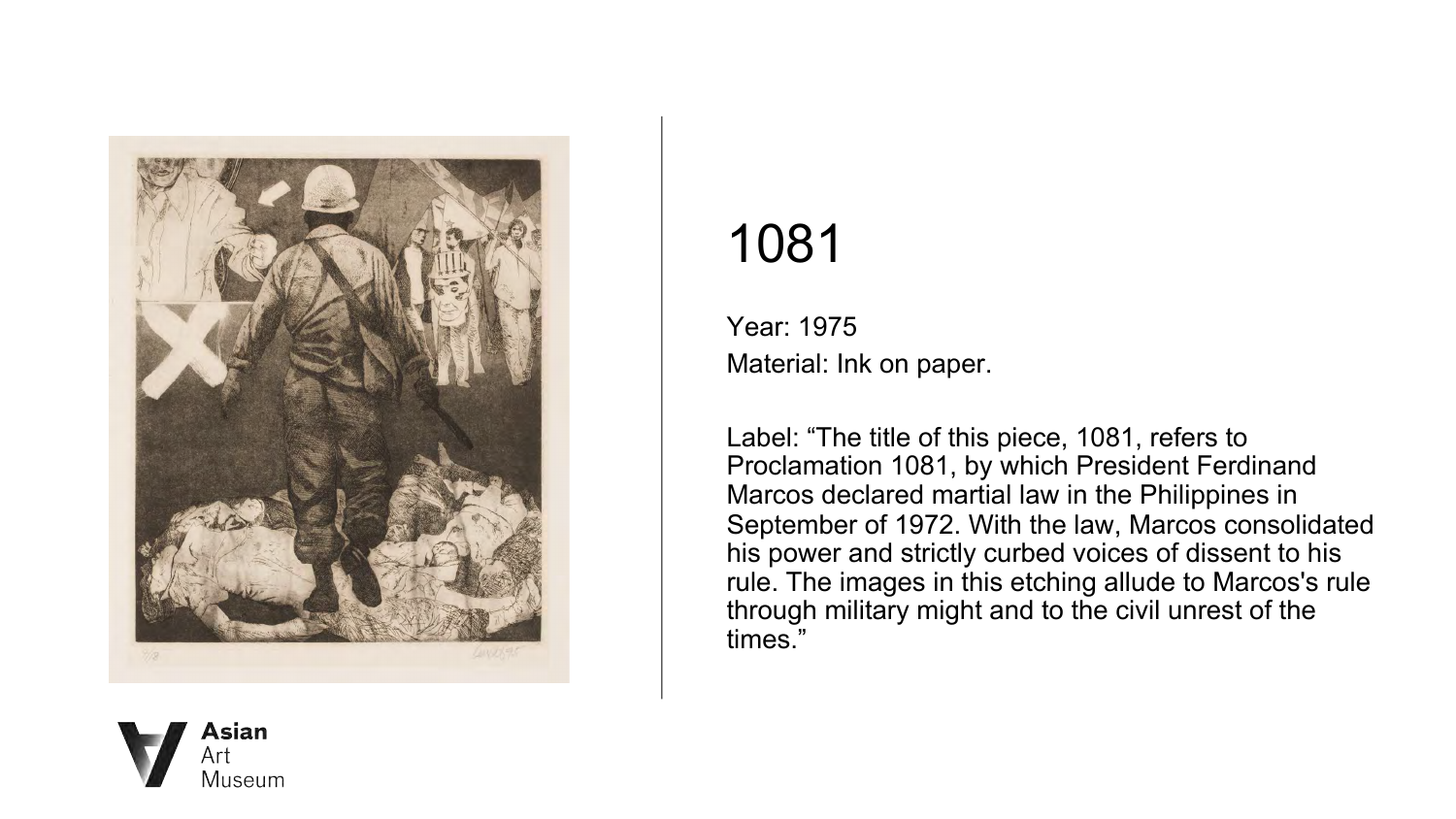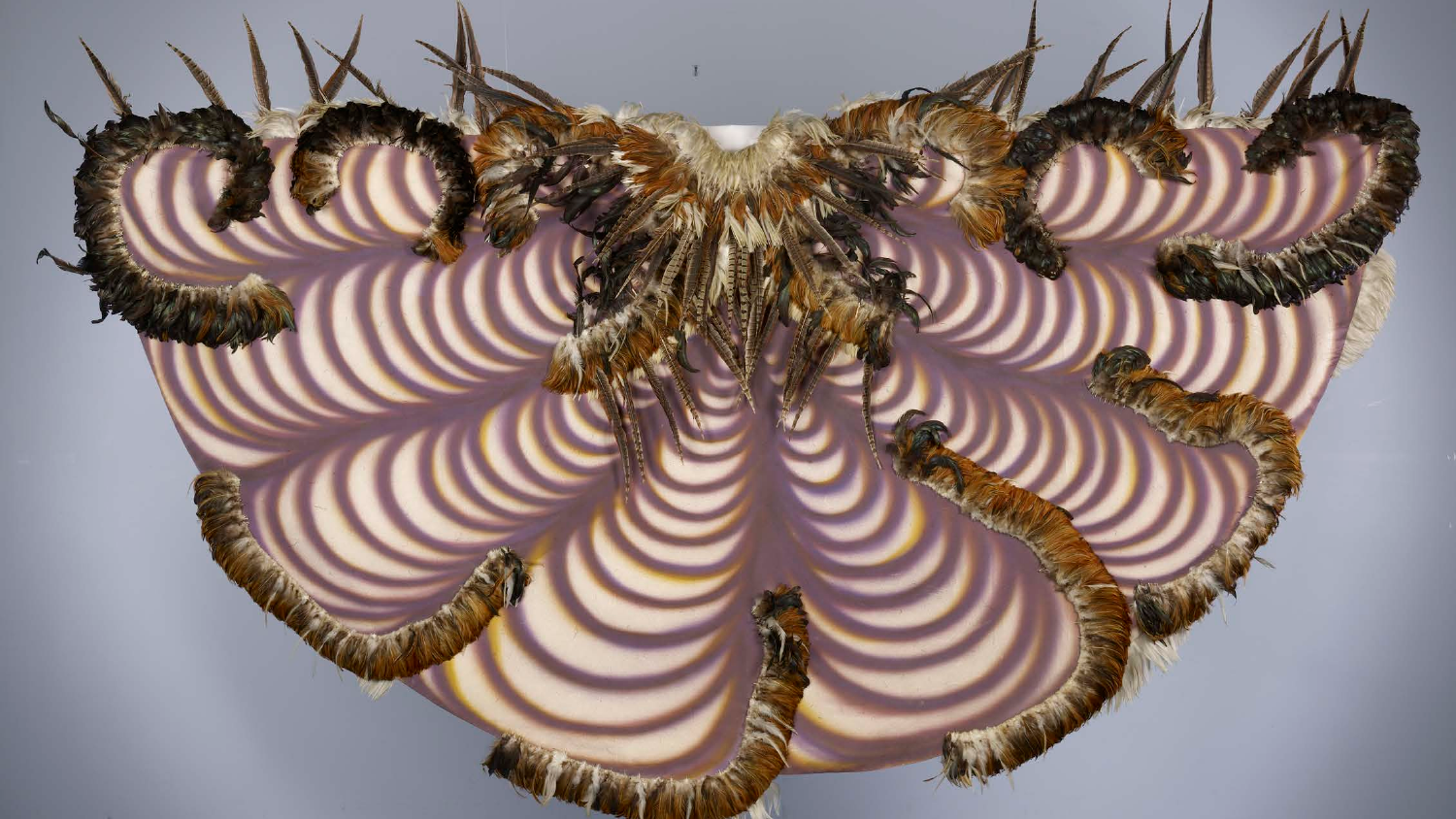

# Painted Cloak (front)

Year: 1971

Material: Airbrushed acrylic on unstretched canvas with feathers and taffeta lining